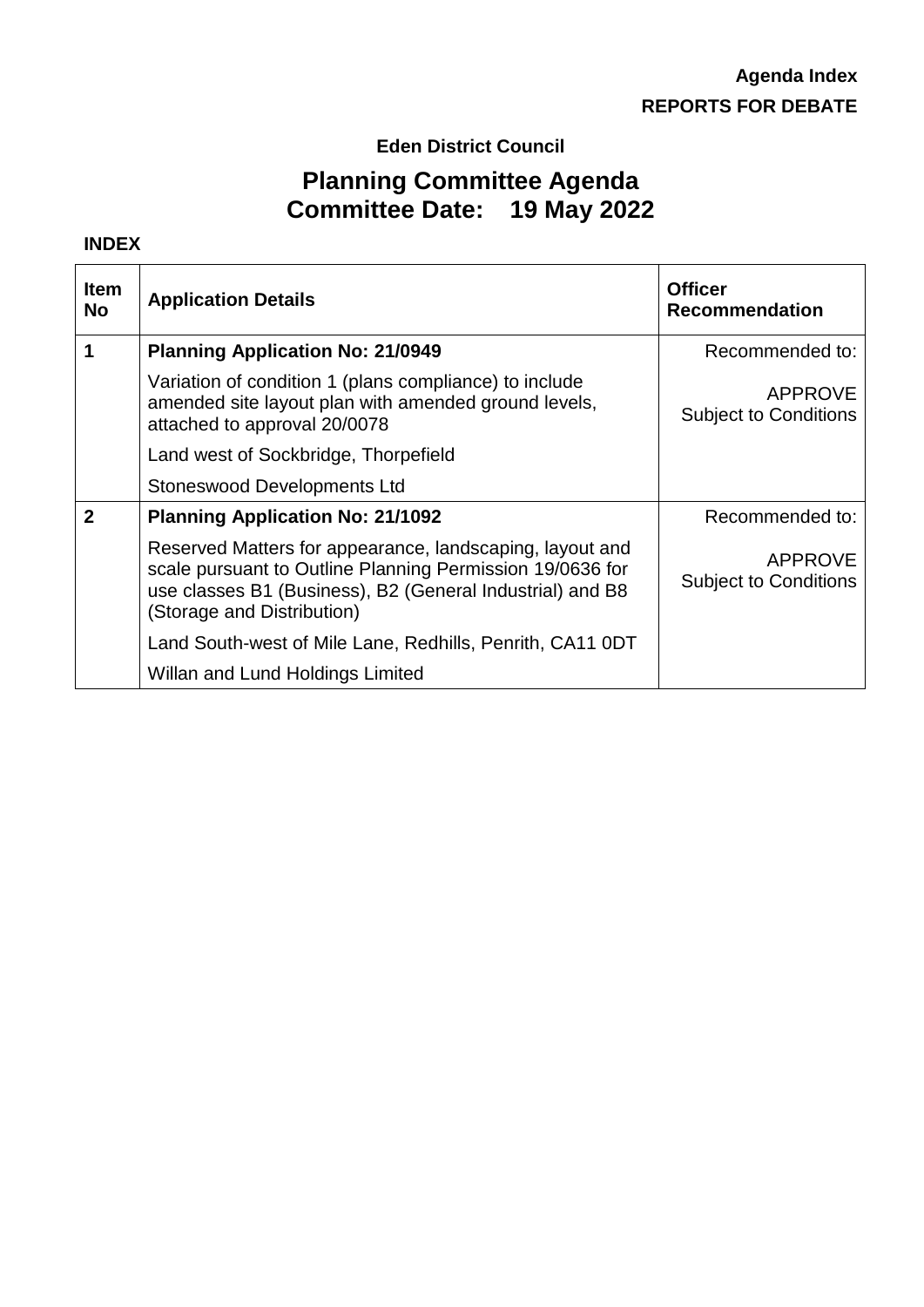# **Agenda Index REPORTS FOR DEBATE**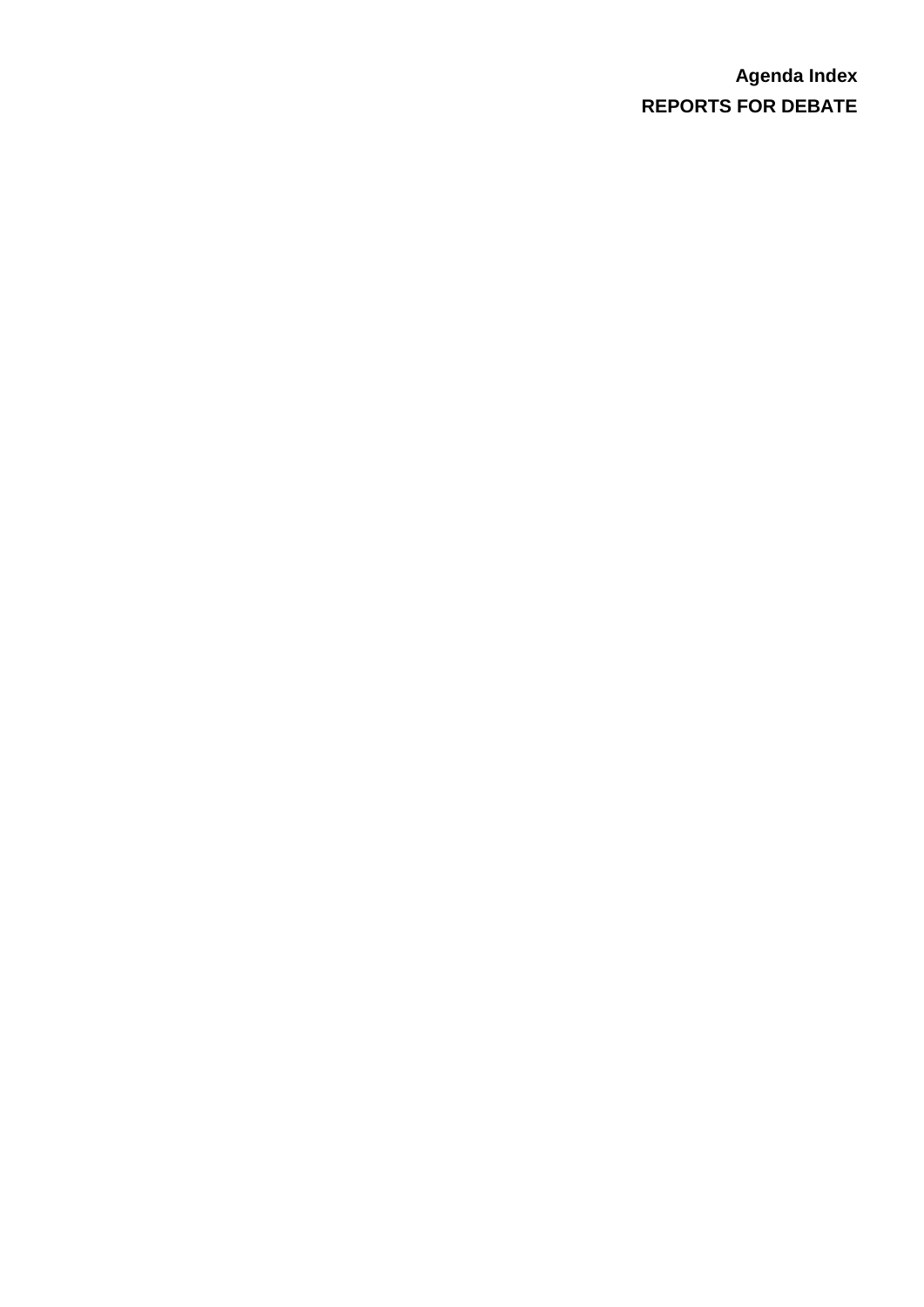| <b>Date of Committee:</b>       | 19 May 2022                                                                                                                                    |                     |                                                              |
|---------------------------------|------------------------------------------------------------------------------------------------------------------------------------------------|---------------------|--------------------------------------------------------------|
| <b>Planning Application No:</b> | 21/0949                                                                                                                                        | Date Received:      | 21 October 2021                                              |
| <b>OS Grid Ref:</b>             | 349867 526573                                                                                                                                  | <b>Expiry Date:</b> | 20 January 2022                                              |
| Parish:                         | Sockbridge and<br>Tirril                                                                                                                       | Ward:               | Eamont                                                       |
| <b>Application Type:</b>        | <b>Variation of Conditions</b>                                                                                                                 |                     |                                                              |
| Proposal:                       | Variation of condition 1 (plans compliance) to include<br>amended site layout plan with amended ground levels,<br>attached to approval 20/0078 |                     |                                                              |
| <b>Location:</b>                | Land west of Sockbridge, Thorpefield                                                                                                           |                     |                                                              |
| <b>Applicant:</b>               | <b>Stoneswood Developments Ltd</b>                                                                                                             |                     |                                                              |
| Agent:                          | Mr Daniel Addis                                                                                                                                |                     |                                                              |
| <b>Case Officer:</b>            | Mr Richard Fox                                                                                                                                 |                     |                                                              |
| <b>Reason for Referral:</b>     |                                                                                                                                                |                     | The recommendation is contrary to that of the Parish Council |

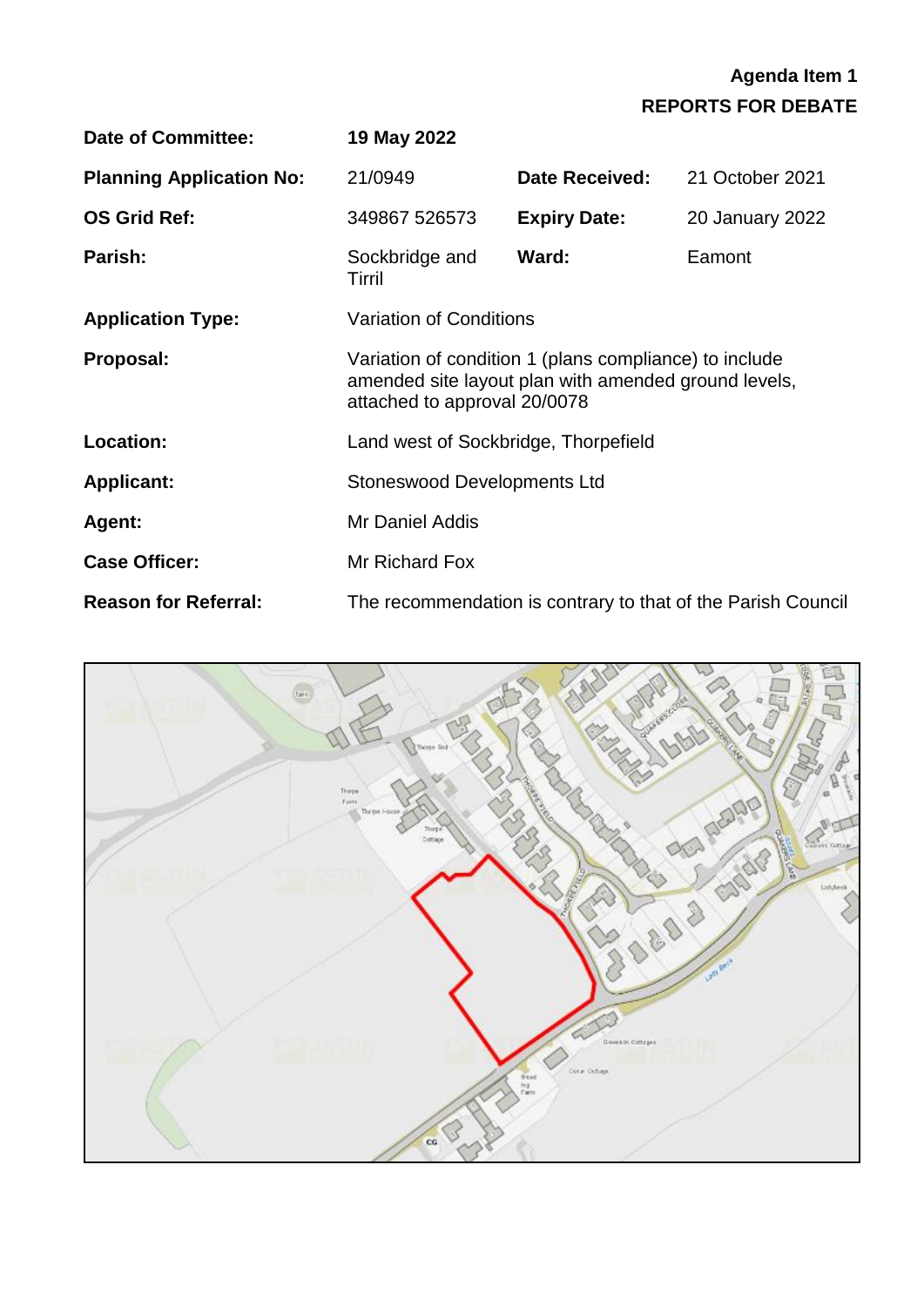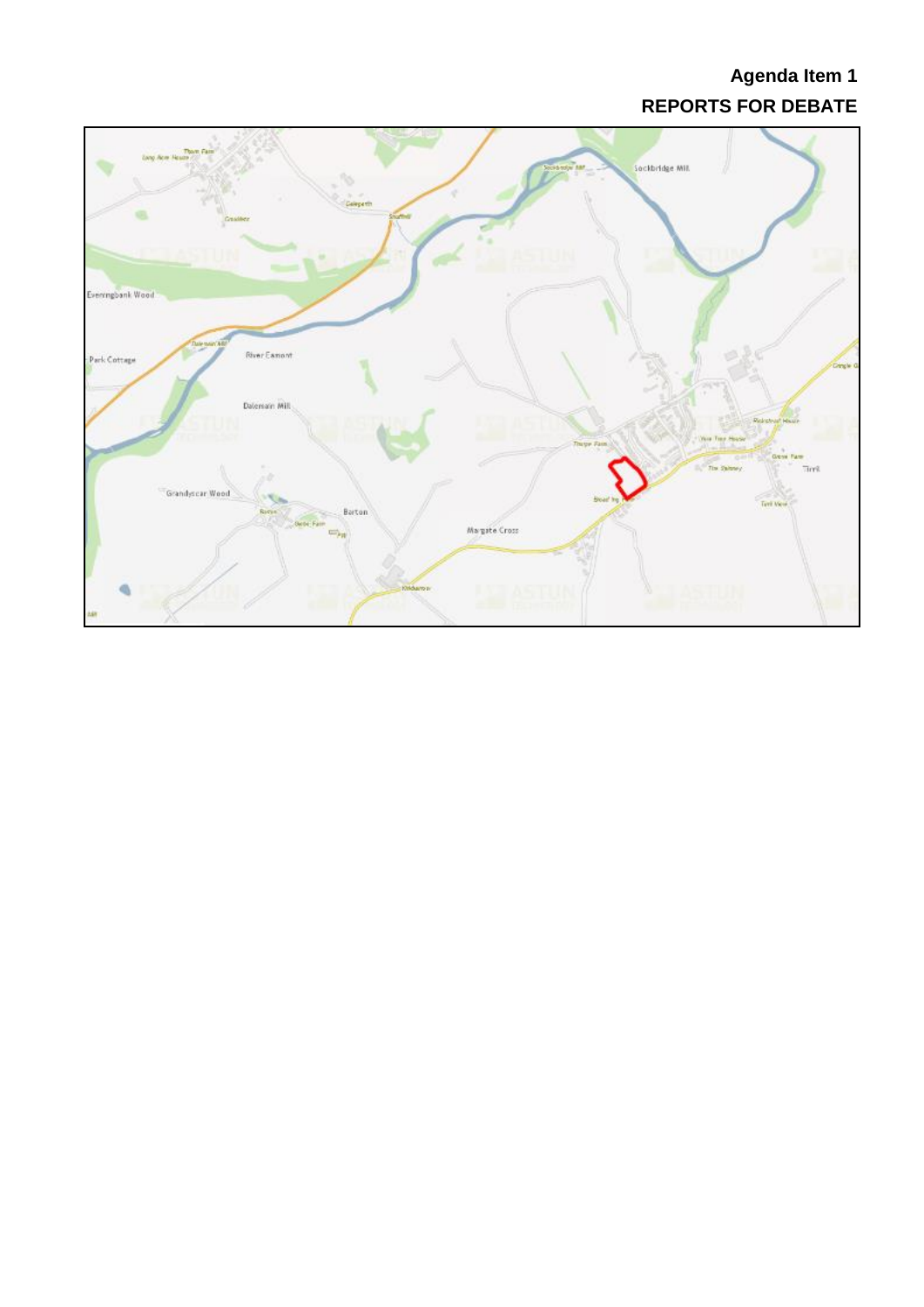# **1. Recommendation**

It is recommended that planning permission be granted subject to the following conditions:

### **Time Limit for Commencement**

1. The development permitted shall be begun before 16 July.

**Reason:** In order to comply with the provisions of the Town and Country Planning Act 1990.

## **Approved Plans**

- 2. The development hereby granted shall be carried out strictly in accordance with the application form dated 3 February 2020 email dated 6 July 2020 and the following details and plans hereby approved:
	- i) Finish floor level proposed change schedule dated 21 October 2021.
	- ii) Site plan 317/02 (02) 003 Rev C dated 21 October 2021.
	- iii) Trial pit trench locations dated 3 December 2021.
	- iv) Site investigation report dated 3 December 2021.

**Reason:** To ensure a satisfactory development and to avoid any ambiguity as to what constitutes the approved details.

#### **Before the Development is commenced**

3. The development shall not commence until visibility splays providing clear visibility of 90 metres measured 2.4 metres down the centre of the access road and the nearside channel line of the major road have been provided at the junction of the access road with the county highway. Notwithstanding the provisions of the Town and Country Planning (General Permitted Development) (England) Order 2015 (or any Order revoking and re-enacting that Order) relating to permitted development, no structure, vehicle or object of any kind shall be erected, parked or placed and no trees, bushes or other plants shall be planted or be permitted to grown within the visibility splay which obstruct the visibility splays. The visibility splays shall be constructed before general development of the site commences so that construction traffic is safeguarded.

**Reason:** In the interests of highway safety.

## **Pre-Occupancy or Other Stage Conditions**

4. No dwellings shall be occupied until the estate road including footways and cycle ways to serve such dwellings has been constructed in all respects to base course level and street lighting where it is to form part of the estate road has been provided and brought into full operational use.

**Reason:** In the interests of highway safety.

## **Ongoing Conditions**

5. The gradient of the access road shall be no steeper than 1 in 20 for a distance not less than 15m as measured from the carriageway edge of the adjacent highway.

**Reason:** In the interests of highway safety.

6. Footways shall be provided that link continuously and conveniently to the nearest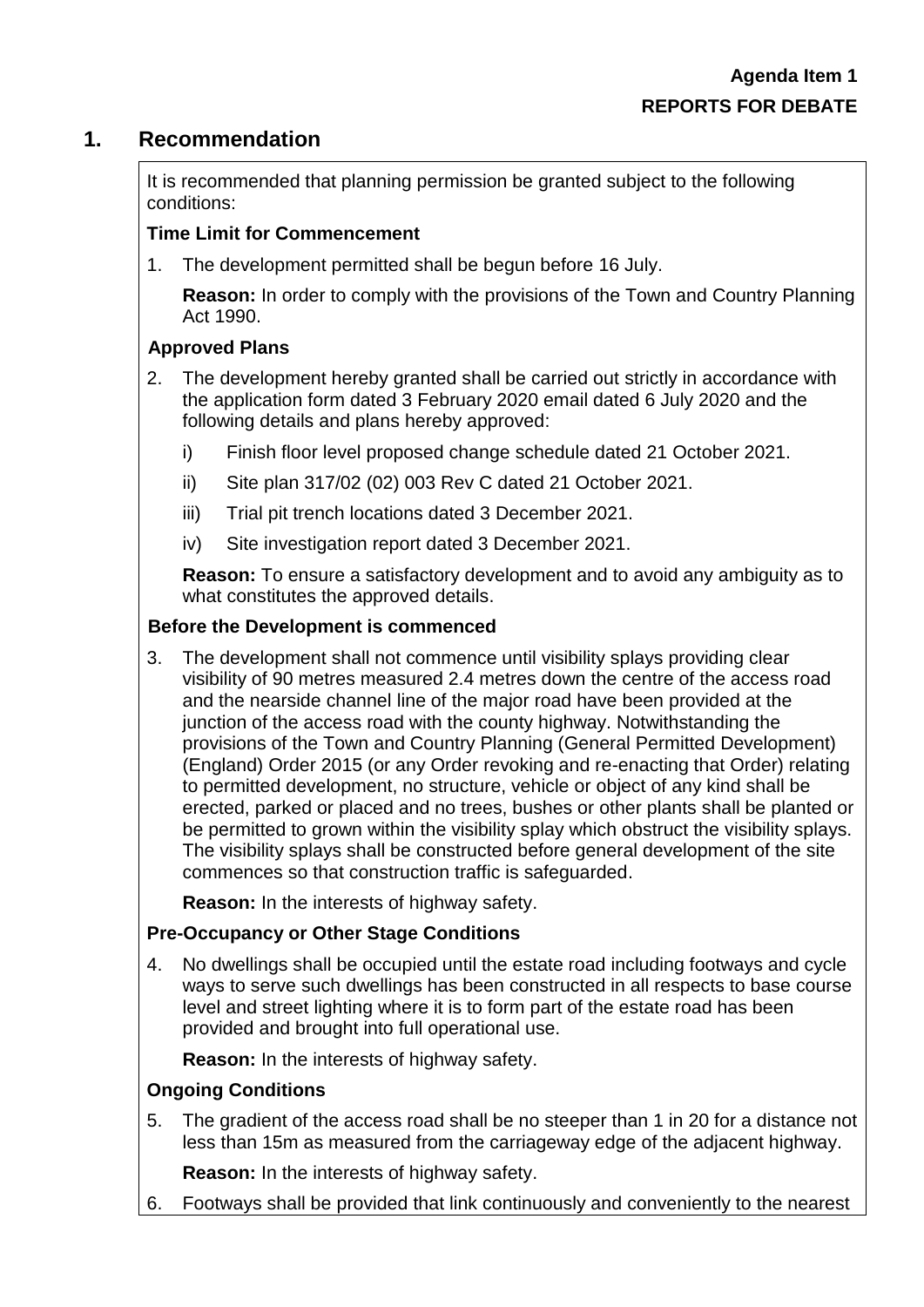existing footway. Pedestrian paths within and to and from the site shall be provided that are convenient to use.

**Reason:** To ensure a minimum standard of footpath provision is made within the site.

# **2. Proposal and Site Description**

### **2.1 Proposal**

- 2.1.1 This application is related to earlier grants of planning permission for this site, ref. 17/0080 and 20/0078. 17/0080 granted outline planning approval for a residential development. The subsequent reserved matters application for 24 dwellings was approved under 20/0078. Conditions pursuant to 17/0080 were approved under 20/0100.
- 2.1.2 The current application seeks to vary Condition 1 (plans compliance) of the reserved matters consent to amend the site layout and ground levels.
- 2.1.3 The variation seeks to amend the finished floor levels of some of the dwellings. This has been necessitated by ground investigation works which have revealed that the bedrock is closer to the surface than originally thought.
- 2.1.4 It has been found also that the gradient of the access road is unnecessarily shallow which has meant that some of the houses would had to have been dug into the ground to be accessed from the road, resulting in overly high retaining walls on parts of the site.
- 2.1.5 12 of the 24 plots will remain unaffected but increases in floor levels are necessary to plots, 6, 7, 8, 14, 15, 17, 18, 19, 20, 21, and 22 and a decrease is necessary to plot 16. The proposed new floor levels will work closely with, but remain lower than the existing ground level.
- 2.1.6 This application proposes to increase the overall height of eleven plots and reduce that of one. The increases in height range from approximately a half to one and a half metres. The increased heights are in three groupings; plots 6-8 a terrace in the centre of the site; plots 14 and 15 in the north-west of the site and plots 17-22 facing the south-west boundary. Plot 16 in the north western corner is reduced by a third of a metre.

#### **2.2 Site Description**

- 2.2.1 The application site is an agricultural field of approximately 1.15 hectares in size. It is located on the western edge of the village of Sockbridge and Tirril beyond Thorpe Field Road. An existing, modern housing estate is located to the east of the site, on the opposite side of the aforementioned Thorpe Field Road.
- 2.2.2 The site is bordered to the south by the B5320. To the west is further agricultural land and beyond that, approximately 330 metres from the boundary of the Lake District National Park. A public bridleway, (no. 364006) and a public footpath (no. 364007) are located approximately 150 metres north of the application site.
- 2.2.3 As has been mentioned, an existing development, Thorpefield, is located opposite the site to the East. No's 31, 32 and 33 are located here, along with no's 1, 2 and 3. To the South and also opposite the site are further residential dwellings, Greenkiln, Greenkiln Cottage and Cedar Cottage. All of these residential dwellings are located opposite the site, beyond existing highway.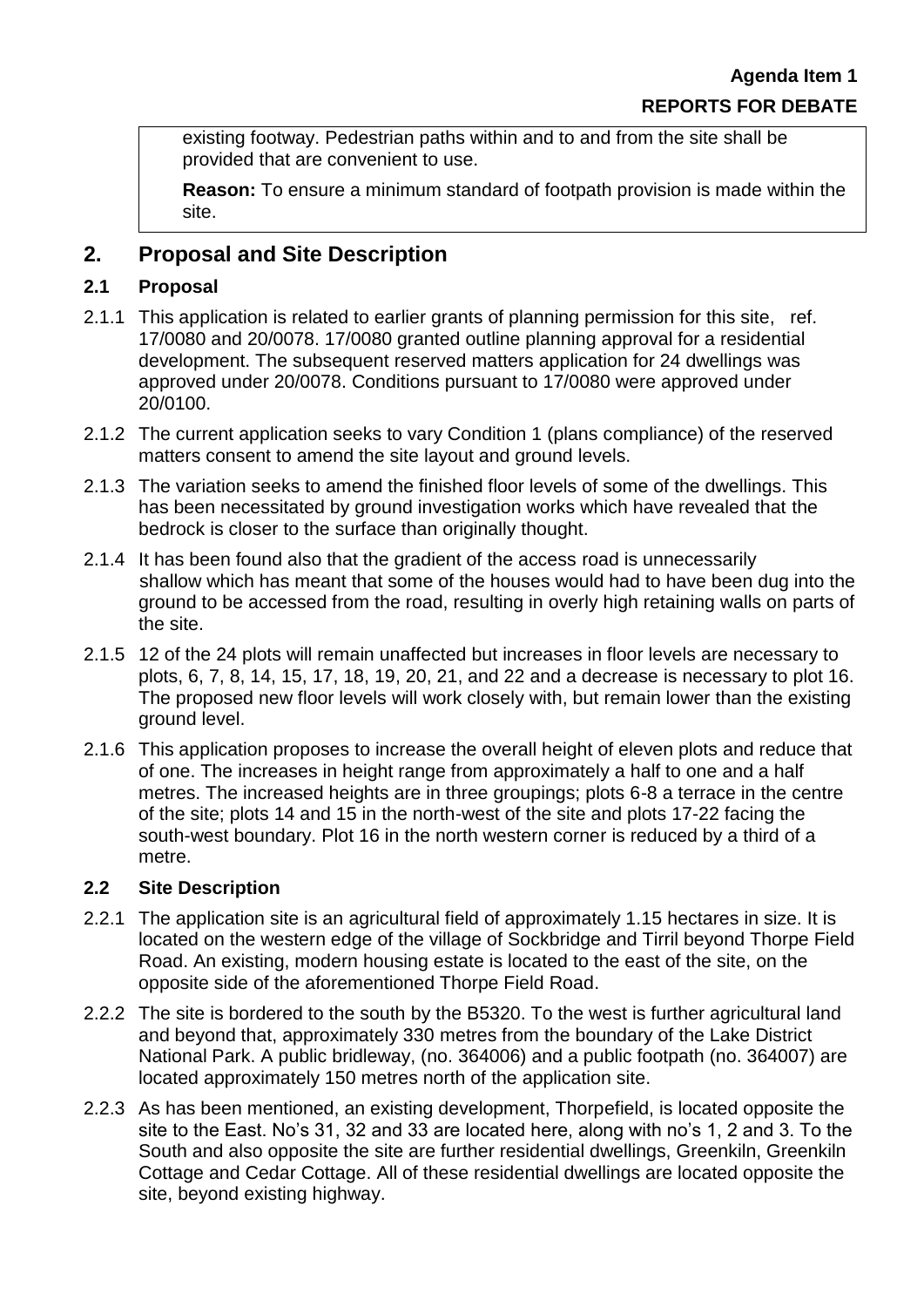- 2.2.4 The site is noted to be undulating, incorporating a slope that means the eastern and southern elements of the site are at a more elevated position relative to other parts of the site and neighbouring land. Currently, the site is bound by a mix of dry stone wall, post and rail fencing and intermittent hedgerow along with some trees. Much of the existing dry stone wall will be retained although some will be lost in creating the main access to the site.
- 2.2.5 The site is not located in an area subject to any 'special' designation in terms of landscape or heritage zones. There are no other constraints considered relevant to the determination of this application.

## **3. Consultees**

### **3.1 Statutory Consultees**

| <b>Consultee</b>              | <b>Response</b>                                                                                                     |
|-------------------------------|---------------------------------------------------------------------------------------------------------------------|
| <b>CCC Highway Authority</b>  | Responded on the 23 November 2021 and raised no<br>objection subject to the layout complying with CCC<br>standards. |
| <b>Historic England</b>       | No comment.                                                                                                         |
| Natural England               | Responded on the 15 November 2021M and stated<br>they were unable to provide detailed comments.                     |
| <b>United Utilities</b>       | Responded on the 22 November 2021. No objection to<br>the proposed new levels.                                      |
| <b>CCC Minerals and Waste</b> | No minerals safeguarding issues.                                                                                    |

# **4. Parish Council/Meeting Response**

# **Please Tick as Appropriate Parish**   $\begin{array}{c|c} \textsf{Parish} & \textsf{O} \textsf{bject} \end{array} \begin{array}{c} \textsf{D} \textsf{bject} & \textsf{S} \textsf{upport} \end{array} \begin{array}{c} \textsf{No Response} \end{array} \begin{array}{c} \textsf{No View} \end{array}$ **Expressed Sockbridge and Tirril**

## 4.1 The Parish Council objected to the application and made the following comments:

*The original detailed planning application: 20/0078 was submitted by the applicant. This included full, detailed documents drawn up by professional architects. The site plans, site sections and accompanying documentation clearly showed how the development would sit against the existing landscape and properties. There were many requests from parishioners and the Parish Council for the site sections which did not initially accompany the application.*

*This was because of the concern of the visual impact the development would have in its raised position. This, in essence, was the crux of people's objections and as such, was a key focus for the planning officer and the Planning Committee. This application was passed. To suggest now that a mistake has been made which was not realised by the developer is both unacceptable (as a reason to request an amendment) and unprofessional.*

*The applicant has suggested that it has only recently come to light that the bedrock is closer to the surface than previously thought. This cannot be the case as ground investigation works were undertaken prior to the detailed planning application. This*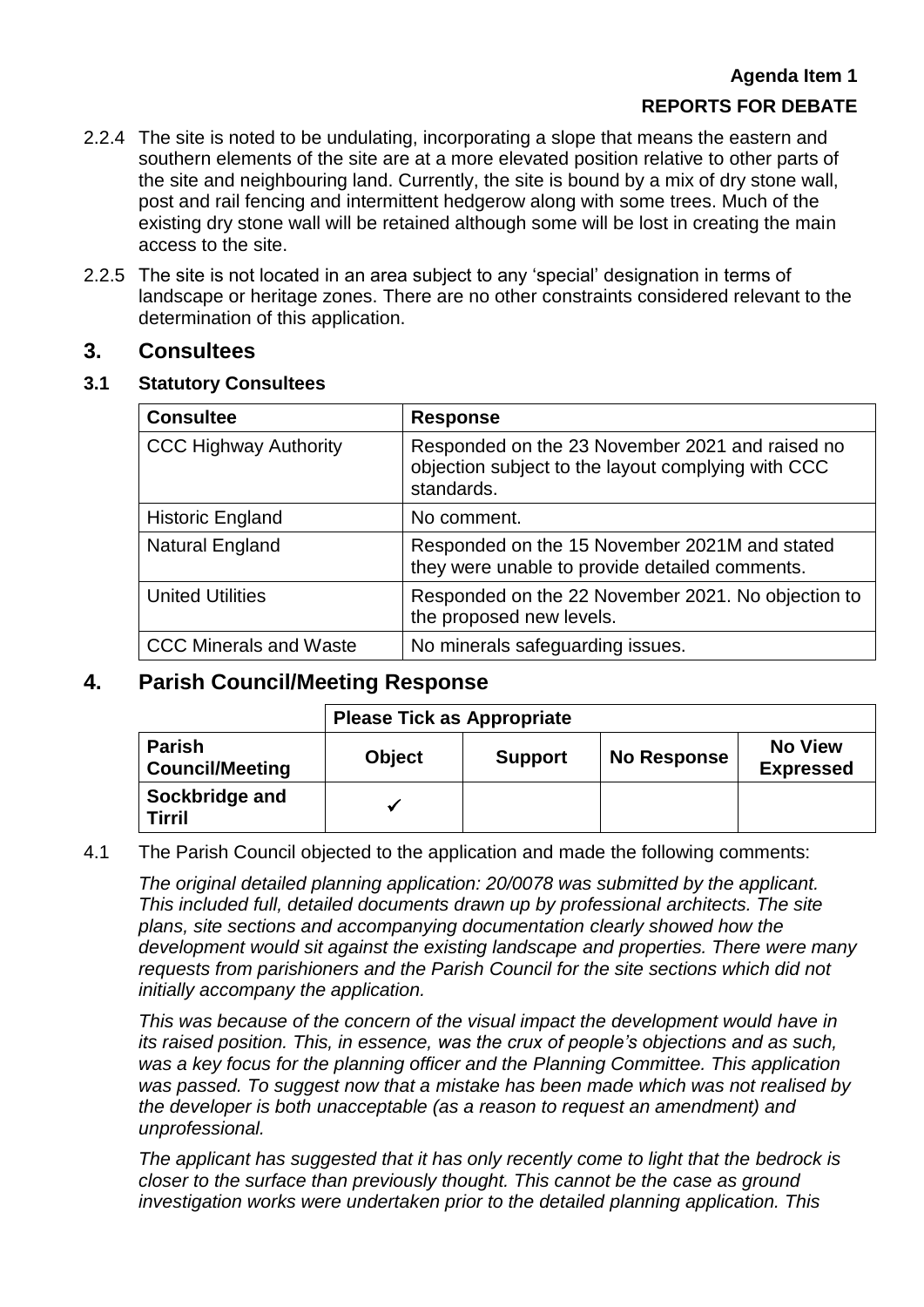*was to clarify the necessary work required for the foundations. Presumably the developer has a copy of this report and therefore to say that recent investigations have only just revealed this is surely misleading. The contractor who undertook the foundation investigation left approx. 20 red flags in the proposed site which indicated where he had undertaken these investigations. Clearly he dug into the whole area and therefore there was evidential knowledge about the subsurface of the site.*

*A drainage investigation was undertaken prior to the initial application. Interestingly this showed no evidence of bedrock and the holes went down almost 2 metres.*

*The developer states that one reason for the amendment is because he feels that having to dig the houses down 'would negatively affect the visual impact of the houses when viewed from the south west'. For clarification purposes, we are at a loss as to how objectors may not use visual impact as a reason, yet a developer may. The developer is particularly concerned that the visual impact which he expected properties to have when travelling from the west has been lost, with some houses appearing 'buried' behind retaining walls. Site sections clearly showed this so how can it be said that it wasn't realised at the time? Interestingly, the west side of Thorpefield's houses nestle into the land and bedrock was dug out in order for this to happen.*

*In terms of FFL, the developer has approximated the overall changes to 1m across 11 plots and suggested that they are modest adjustments. The largest proposed change is 1.683m: almost 70% higher than the average adjustment. The differences between some of the agreed FFL and requested FFL are unacceptable.*

*The detailed planning application was undertaken by a professional team and submitted by the developer. Several investigations had been undertaken to aid this application and therefore the Parish Council cannot see why this planning application would be granted considering the process that has already been undertaken. The Parish Council objects to raising the height of the buildings because it would increase the adverse impact on the landscape.*

# **5. Representations**

5.1 Letters of consultation were sent to nearby neighbours and a site notice was posted on site. A press notice was also published.

| <b>No of Neighbours Consulted</b>     |   | No of letters of support      |  |
|---------------------------------------|---|-------------------------------|--|
| <b>No of Representations Received</b> |   | No of neutral representations |  |
| No of objection letters               | 9 |                               |  |

- 5.2 The following points outline the basis of the objections received:
	- Increase in height will have a detrimental visual impact:
	- Object to increase in height;
	- Lack of due diligence by the applicant with regard to bedrock;
	- Houses should be reduced in height or replaced with bungalows;
	- Inadequate surface water drainage;
	- Inadequate visitor parking;
	- Inadequate access separation distance on B5320;
	- Increase in potentially hazardous traffic along B5320;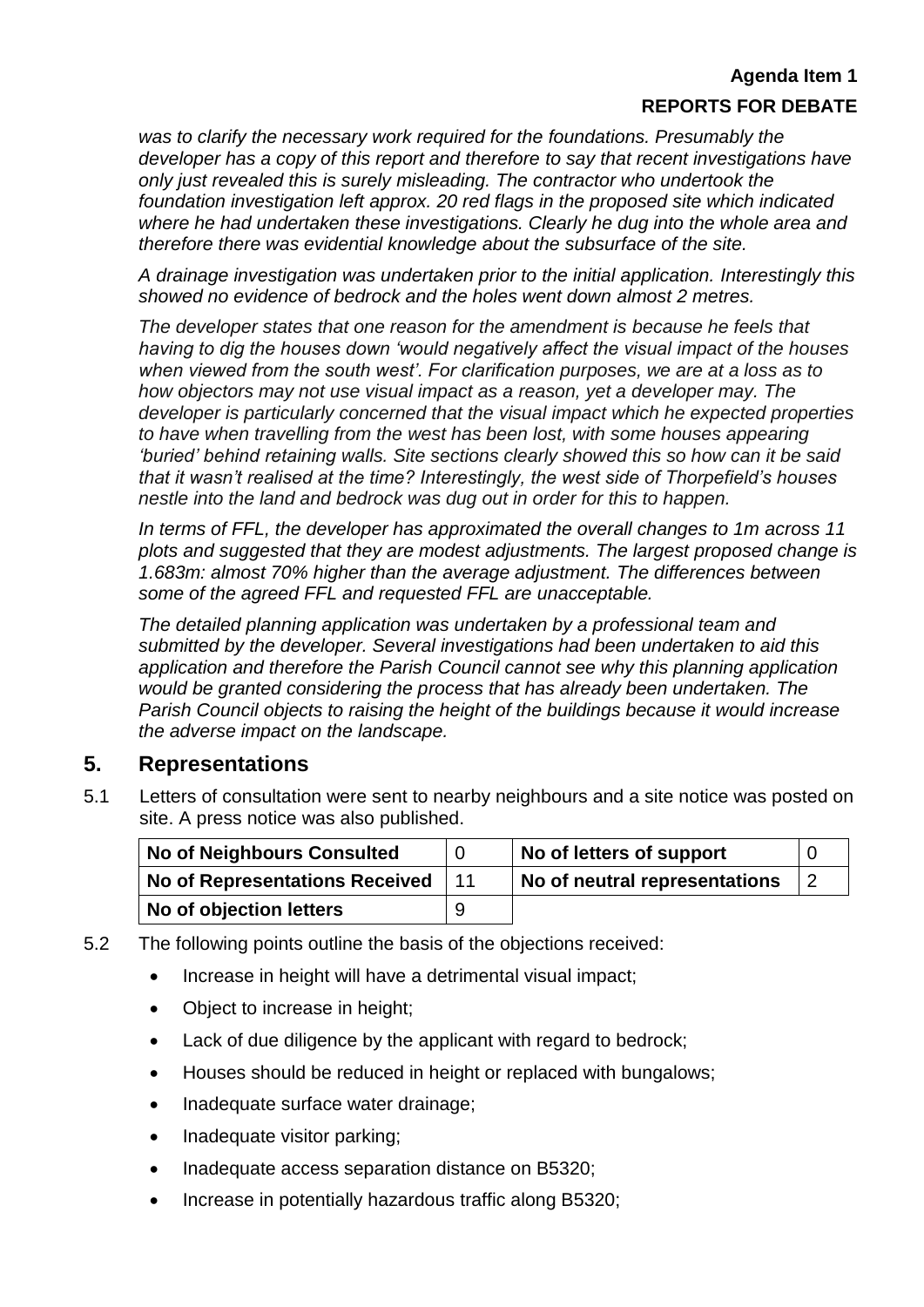# **6. Relevant Planning History**

| <b>Application No</b> | <b>Description</b>                                                                                                                                                                                                                                                                                                                                                                                                               | <b>Outcome</b> |
|-----------------------|----------------------------------------------------------------------------------------------------------------------------------------------------------------------------------------------------------------------------------------------------------------------------------------------------------------------------------------------------------------------------------------------------------------------------------|----------------|
| 17/0080               | Outline application for residential<br>development with all matters reserved                                                                                                                                                                                                                                                                                                                                                     | Approved       |
| 20/0078               | Reserved matters application for access,<br>appearance, landscaping, layout and<br>scale attached to approval ref. 17/0080                                                                                                                                                                                                                                                                                                       | Approved       |
| 20/0100               | Discharge of conditions 3 (construction<br>method statement), 4 (carriageway,<br>footways, footpaths, cycle ways etc.), 8<br>(surface water discharge), 9 (surface<br>water drainage), 11 (parking, turning,<br>loading and unloading of vehicles), 12<br>(surface water drainage - national<br>planning practice guidance), 13 (hard and<br>soft landscaping) and 14 (tree protection<br>measures) attached to approval 17/0080 | Approved       |

## **7. Policy Context**

#### **7.1 Development Plan**

#### **Eden Local Plan (2014-2032):**

- Policy DEV1 General; Approach to New Development
- Policy DEV5 Design of New Development

## **8. Planning Assessment**

#### **8.1 Key/Main Planning Issues**

- Principle of development
- Landscape and Visual Impacts
- Character and appearance of the settlement and locality
- Residential Amenity

#### **8.2 Principle**

- 8.2.1 This proposal seeks to vary a condition attached to the reserved matters consent 20/0078, specifically for access, appearance, landscaping, layout and scale attached to approval ref. 17/0080. That permission granted outline approval for a residential development of 25 dwellings, it was subsequently reduced to 24 dwellings at reserved matters stage.
- 8.2.2 Accordingly, the principle of development has been established for this site and housing is approved to be constructed upon it. A number of objectors have referred to drainage and highways matters which were considered at the outline and reserved matters stages.

#### **8.3 Landscape and Visual Impacts**

8.3.1 The Landscape and Visual Impact of the proposal was already understood by Members when Planning Committee approved the principle of the scheme. It was felt that the scheme could be accommodated in the locality without adversely affecting the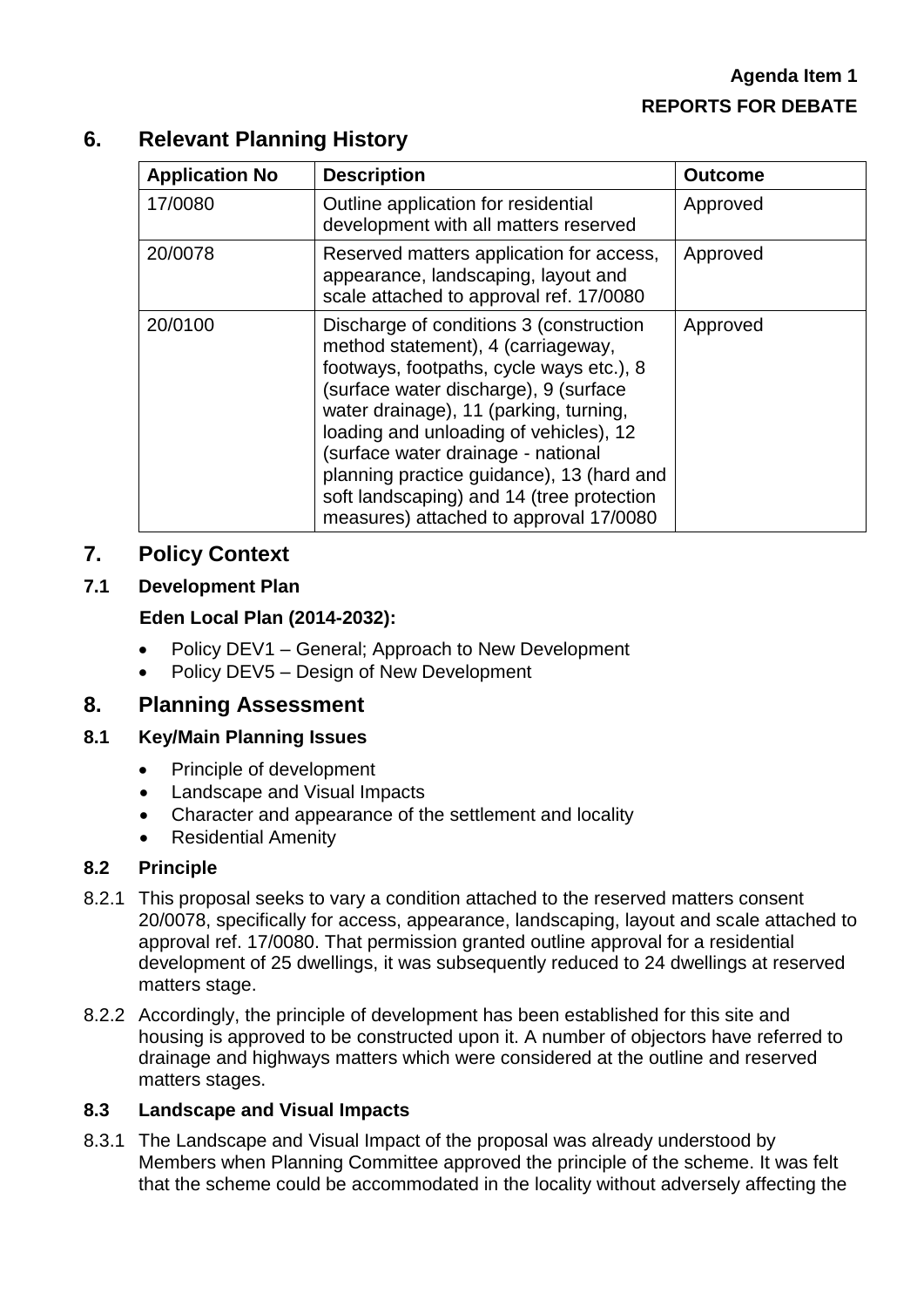landscape. It is not considered that the minor height increases will have any noticeable impact on the overall landscape setting of Sockbridge.

### **8.4 Character and appearance of the settlement and locality**

8.4.1 Taken as a whole the design proposed in the reserved matters was considered good and the dwellings proposed offered a variety of house types. The character of the area will alter through the implementation of the consent notwithstanding the height changes now proposed.

#### **8.5 Residential Amenity**

- 8.5.1 The development approved at reserved matters stage complied with Council standards relating to separation distances and it was concluded that the development could be accommodated without adversely affecting the residential amenity of existing residents in Thorpefield and Greenkiln through loss of outlook, light or loss of privacy. The main planning issue to be considered in this case is the impact that the height changes have on residential amenity.
- 8.5.2 A number of representations have been received which have criticised the applicants for belatedly discovering the nature of the bedrock and not undertaking due diligence. These assertions are not relevant to the determination of the application which has to be considered purely on its merits.
- 8.5.3 It should be stressed that the matter for consideration here relates solely to the height changes, not the heights of the dwellings themselves, which have already received consent.
- 8.5.4 The first point to note is that with the exception of plots 14 and 15, which abut the curtilage of a property in Thorpefield, all the other affected units lie in the centre of the site (units 6-8) or in the south-west part of the application site (Units 17-22) well away from existing properties in Thorpefield and Greenkiln. The one plot with a reduction (unit16) is also adjacent to the property in Thorpefield. Any increase in height would be very difficult to notice from these existing residences because of the distance involved and views being obscured by other new properties.
- 8.5.5 Secondly, most of the properties in Thorpefield and Greenkiln are bungalows with no first floor windows which could be affected by reduced outlook. Moreover, there is good boundary screening to these residences and they are separated from the application site by roads along the north-east and south-east. The applicant proposes to retain the wall and proposes additional planting around the perimeter of the site. Taken together these mitigating factors mean that any reduction in outlook by the increase in height would be minimal.
- 8.5.6 Finally, the increases in height should be judged against the overall scale of the houses and proportionately they are not major.

## **9. Implications**

## **9.1 Legal Implications**

9.1.1 The following matters have been considered but no issues are judged to arise.

## **9.2 Equality and Diversity**

9.2.1 The Council must have regard to the elimination of unlawful discrimination and harassment, and the promotion of equality under the Equality Act 2010.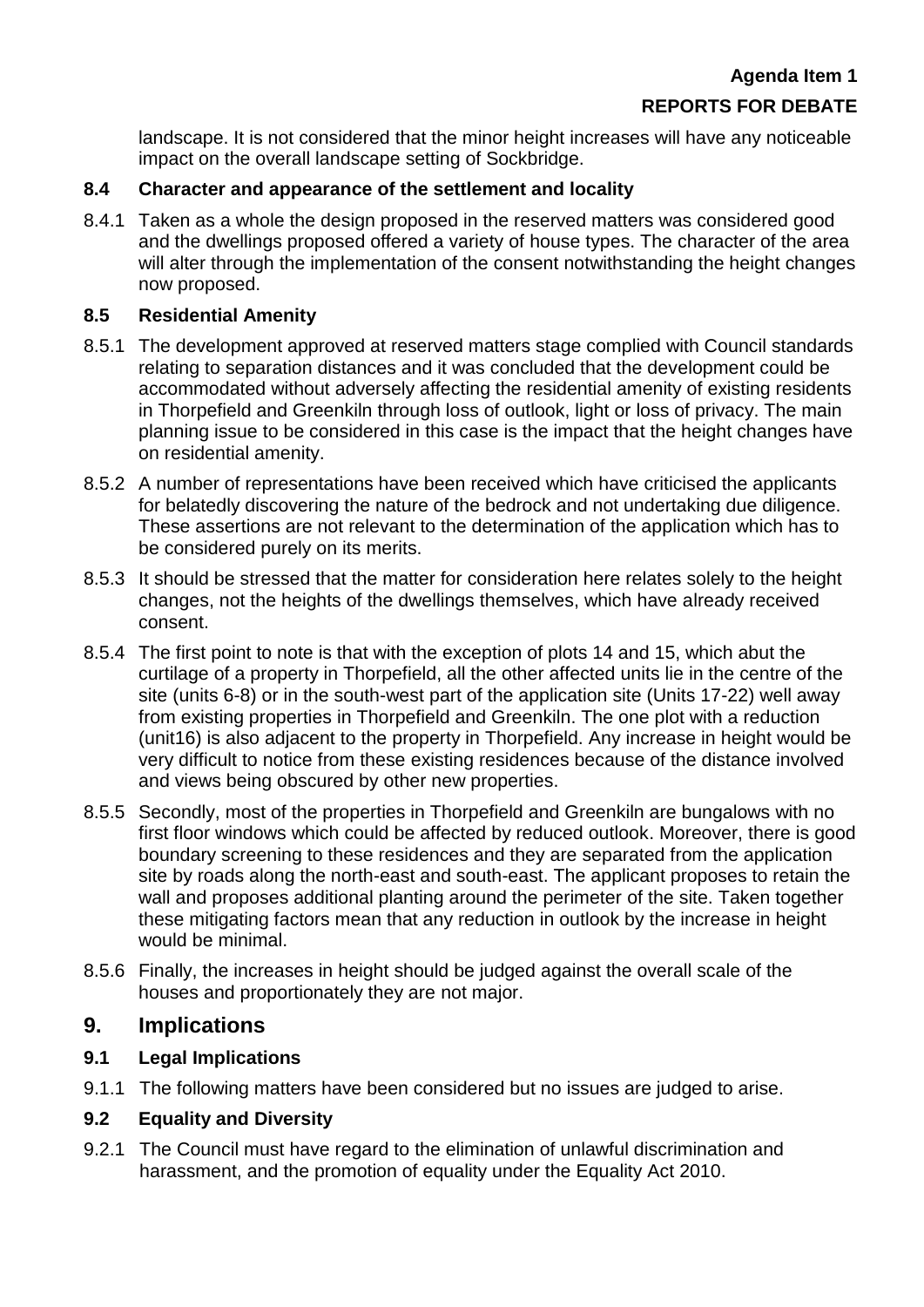#### **9.3 Environment**

9.3.1 The Council must have due regard to conserving bio-diversity under the Natural Environment and Rural Communities Act 2006.

#### **9.4 Crime and Disorder**

9.4.1 Under the Crime and Disorder Act 1998, the Council must have regard to the need to reduce crime and disorder in exercising any of its functions.

### **9.5 Children**

9.5.1 Under the Children Act 2004, the Council has a duty to safeguard and promote the welfare of children in the exercise of any of its functions.

#### **9.6 Human Rights**

9.6.1 In determining applications, the Council must ensure that all parties get a fair hearing in compliance with the provisions of Article 6 under the European Convention on Human Rights, as now embodied in UK law in the Human Rights Act 1998.

## **10. Conclusion**

- 10.1 This is an application to vary the approval for one relatively minor element of the details of the development, rather than the development itself.
- 10.2 It is recognised that there are a number of objectors to this application however an objective assessment of the proposed increases in heights proposed reveals that they can be accommodated without any undue loss of residential amenity.

#### Fergus McMorrow Assistant Director Development

| Checked by or on behalf of the Monitoring Officer $\Big  03.05.2022$ |  |
|----------------------------------------------------------------------|--|
|                                                                      |  |

**Background Papers:** Planning File 21/0949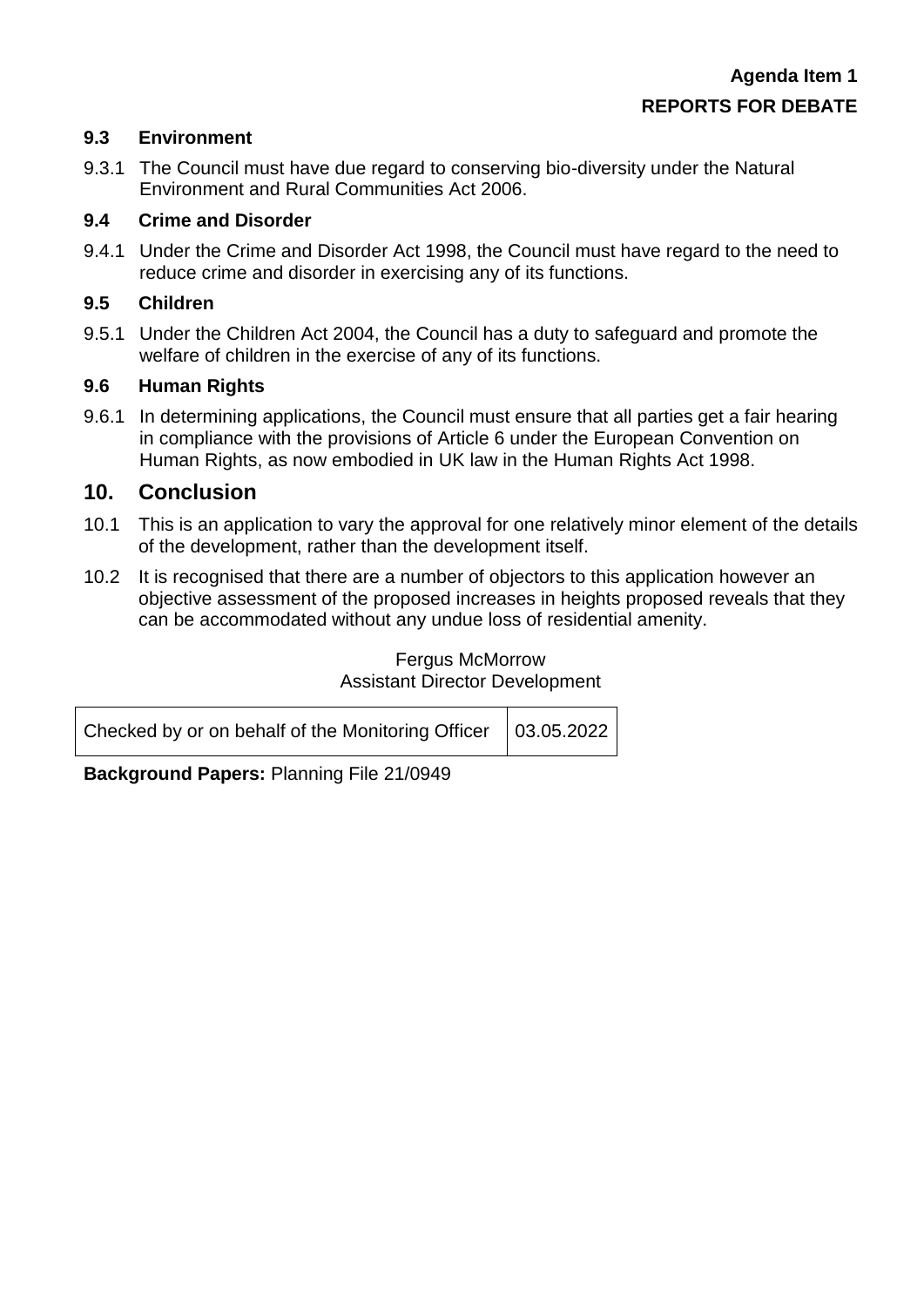| <b>Date of Committee:</b>       | 19 May 2022                                                                                                                                                                                                      |                                                         |                                                           |
|---------------------------------|------------------------------------------------------------------------------------------------------------------------------------------------------------------------------------------------------------------|---------------------------------------------------------|-----------------------------------------------------------|
| <b>Planning Application No:</b> | 21/1092                                                                                                                                                                                                          | <b>Date Received:</b>                                   | 17 December 2021                                          |
| <b>OS Grid Ref:</b>             | 350262 528809                                                                                                                                                                                                    | <b>Expiry Date:</b>                                     | 18 March 2022                                             |
| Parish:                         | Dacre                                                                                                                                                                                                            | Ward:                                                   | Dacre                                                     |
| <b>Application Type:</b>        | <b>Reserved Matters</b>                                                                                                                                                                                          |                                                         |                                                           |
| Proposal:                       | Reserved Matters for appearance, landscaping, layout and<br>scale pursuant to Outline Planning Permission 19/0636 for<br>use classes B1 (Business), B2 (General Industrial) and B8<br>(Storage and Distribution) |                                                         |                                                           |
| Location:                       |                                                                                                                                                                                                                  |                                                         | Land South-west of Mile Lane, Redhills, Penrith, CA11 0DT |
| <b>Applicant:</b>               | Willan and Lund Holdings Limited                                                                                                                                                                                 |                                                         |                                                           |
| Agent:                          | Mr Daniel Addis                                                                                                                                                                                                  |                                                         |                                                           |
| <b>Case Officer:</b>            | Mr Richard Fox                                                                                                                                                                                                   |                                                         |                                                           |
| <b>Reason for Referral:</b>     | Council                                                                                                                                                                                                          | The recommendation is contrary to the views of a Parish |                                                           |

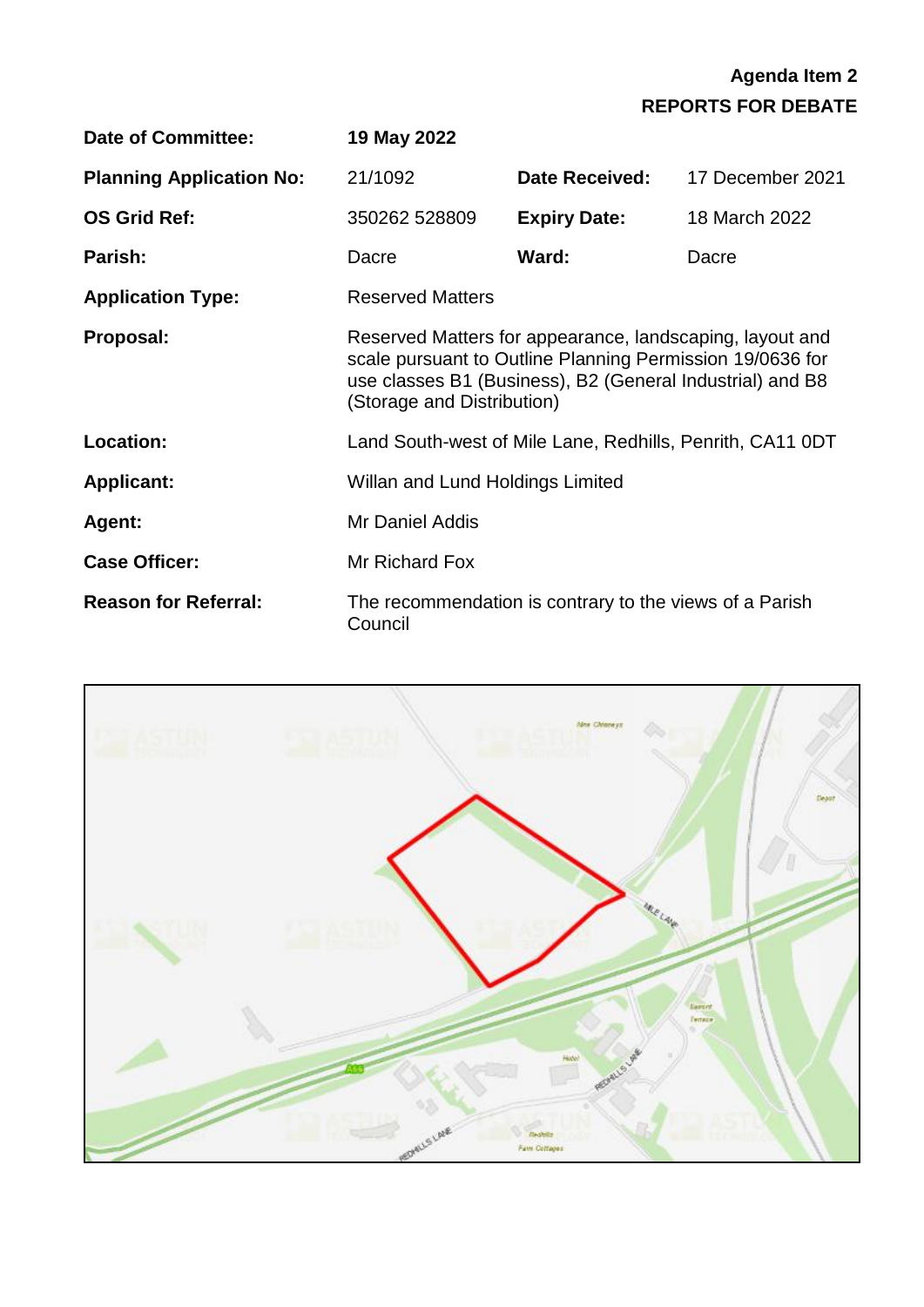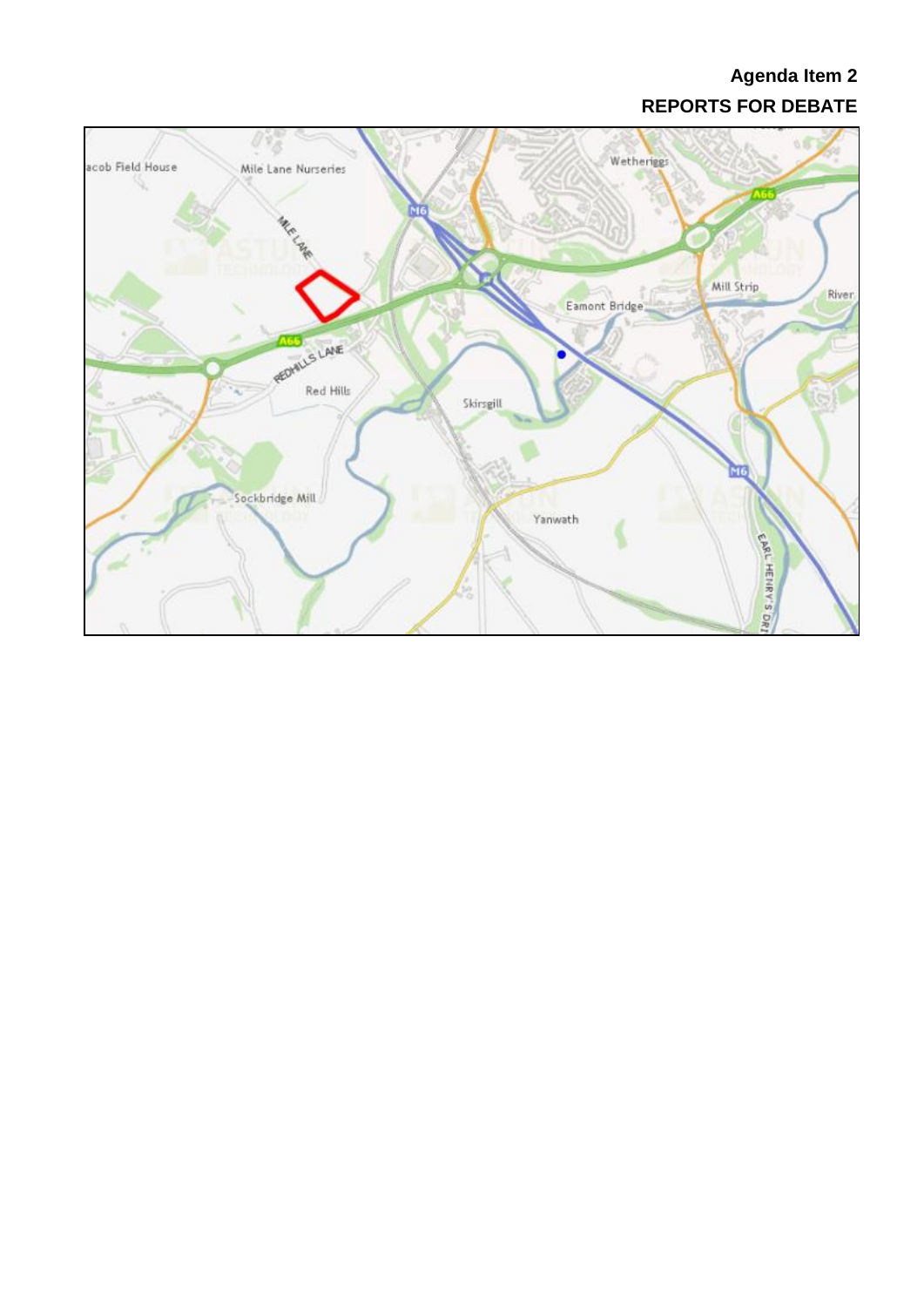# **1. Recommendation**

It is recommended that Planning Permission be granted subject to the following conditions:

## **Approved Plans**

- 1. The development hereby granted shall be carried out strictly in accordance with the application form dated 16 December 2021 and the following details and plans hereby approved:
	- i) Existing site plan dated 17 December 2021;
	- ii) Plant plan dated 17 December 2021;
	- iii) Plant specification dated 17 December 2021;
	- iv) Proposed elevations dated 17 December 2021;
	- v) Proposed floor plans dated 17 December 2021;
	- vi) Proposed site plan dated 17 December 2021;
	- vii) Tree survey dated 17 December 2021;
	- viii) Trees and landscape survey dated 17 December 2021;

**Reason:** To ensure a satisfactory development and to avoid any ambiguity as to what constitutes the approved details.

#### **Prior to commencement**

2. Prior to the commencement of the construction of the hereby approved building, samples of external finishes for walls, roofs, windows, doors and hard surfaces shall be submitted to the Local Planning Authority for written approval. Once approved, these materials shall be utilised in the construction of the site.

**Reason:** In the interests of the character and amenity of the area.

3. Prior to the commencement of development details for the secure parking of bicycles shall be submitted to the Local Planning Authority for approval. Once approved, these facilities shall be installed prior to the first occupation of the building approved and retained thereafter.

**Reason:** To ensure that the site is accessible by means other than the private motor vehicle.

# **2. Proposal and Site Description**

#### **2.1 Proposal**

- 2.1.1 This is an application for approval of the reserved matters for the erection of a building and associated operations including the formation of an access, part of the estate road. The application provides the reserved matters following outline approval 19/0636 which granted outline planning permission for a business park (use classes B1 (business), B2 (general industrial) and B8 (storage and distribution)), with approval for access. Accordingly, the application provides details on the four remaining reserved matters i.e., 'appearance', 'layout', 'landscaping', and 'scale'.
- 2.1.2 Planning permission is sought for the formation of part of the estate road that will serve the business park and the construction of a commercial building with associated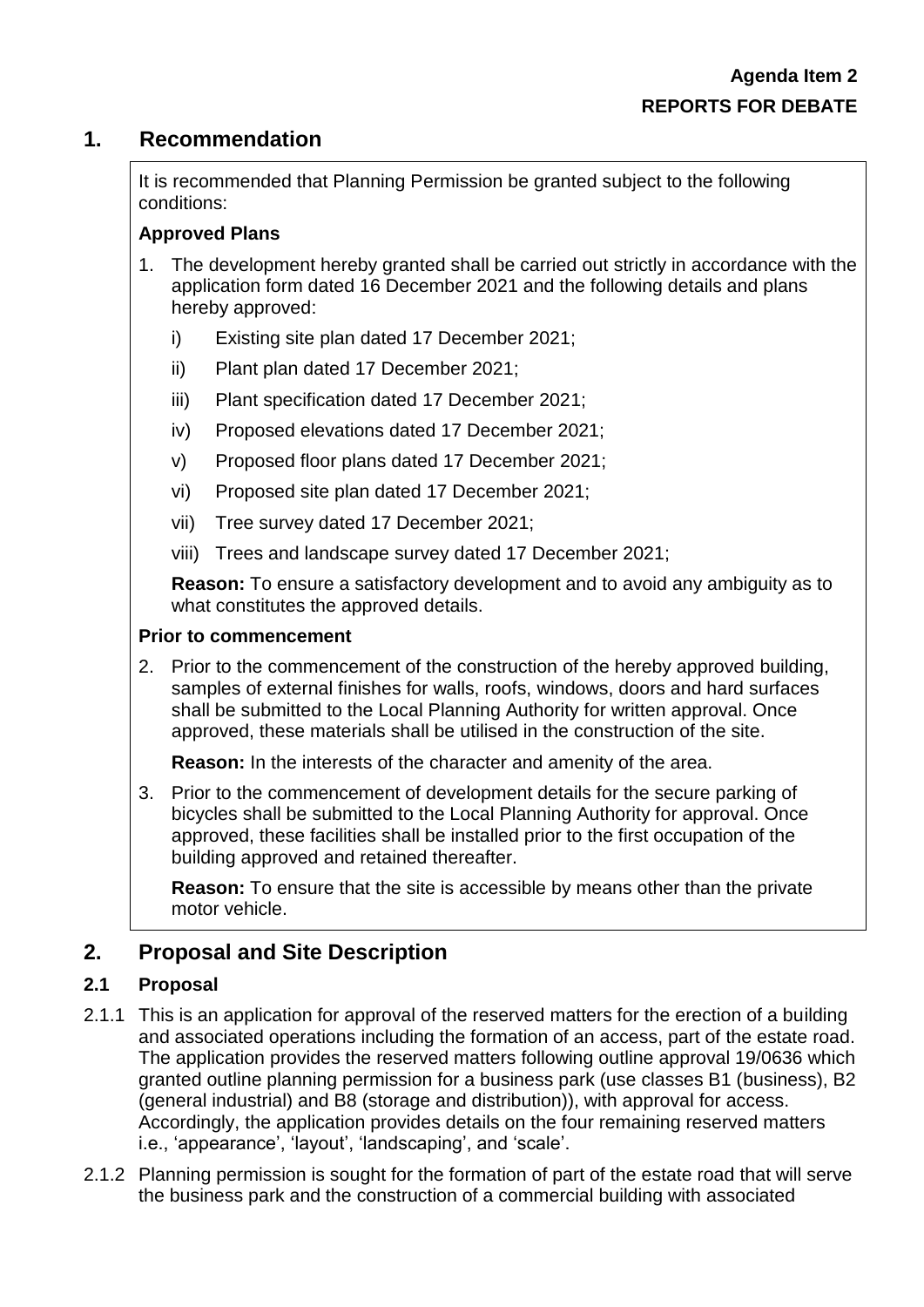parking/turning. It should be emphasised that reserved matters approval is only sought for one building at this stage.

- 2.1.3 A copy of the masterplan is included with the application as 'Master Plan'. It should be noted that reserved matters are only being sought for the development as outlined on the Proposed Site Plan and that therefore for planning purposes, the 'Master Plan' drawing is effectively indicative and will not form part of the plans compliance condition of any approval.
- 2.1.4 The proposed building is a standard commercial building orientated parallel to Mile Lane and facing southwest into the business park. The elevations are shown on 'Proposed Elevations'. It measures 50.6m in length and 21m in width. It is 4.85m to the eaves and 6.3m to the ridge. The northeast elevation (facing Mile Lane) is blank with the exception of a pedestrian door. The southeast gable is blank with the exception of a pedestrian door, the southwest elevation (facing into the business park) features three roller shutter doors (entrances to units A, B and C), four pedestrian doors with adjoining windows, and the northwest elevation features a roller shutter door (entrance to unit D) and a pedestrian door. The floorplans are shown on 'Floor Plan/Roof Plan'. The floorplans show two larger units (B and C) and two smaller units (A and D). The roof plan shows no openings.
- 2.1.5 Beyond the building itself, an area of parking and turning is shown within the curtilage (west and south of the building) on the 'Proposed Site Plan' drawing. Beyond that, the area connects onto the estate road and eventually onto Mile Lane.

#### **2.2 Site Description**

- 2.2.1 The site subject of this application is located to the south-west of Mile Lane, Redhills. The site is bounded by open countryside to the north-north-west. The site is 3.3 hectares in size and is currently agricultural land.
- 2.2.2 It is bound by trees on its north-eastern boundary, all along Mile Lane with further trees on the south-western boundary between the site and the adjacent golf driving range. The site slopes from west to east, with the western boundary slope forming a natural feature to 'screen' direct views into the site from that direction which is further 'screened' by the aforementioned trees. To the south is the A66 corridor with the embankments and mature planting located upon it.
- 2.2.3 The nearest residential dwelling to the application site is the dwelling 'Nine Chimneys' which is located on the opposite side of Mile Lane, approximately 199 metres from the boundary of the application site to the north-east. 'Bell Mount' is located to the northwest, approximately 0.59 kilometres away from the nearest site boundary whilst 'Eden View' located to the west, is approximately 0.75 kilometres away. Mile Lane Nurseries, which includes a residential property is approximately 0.62 kilometres away to the north-north-west. Jacob View is approximately 0.96 kilometres to the north-west of the site.
- 2.2.4 The site is confirmed to be located within a Flood zone 1. The site is not located in an area subject to any 'special' designation in terms of landscape or heritage zones. There are no other constraints considered relevant to the determination of this application.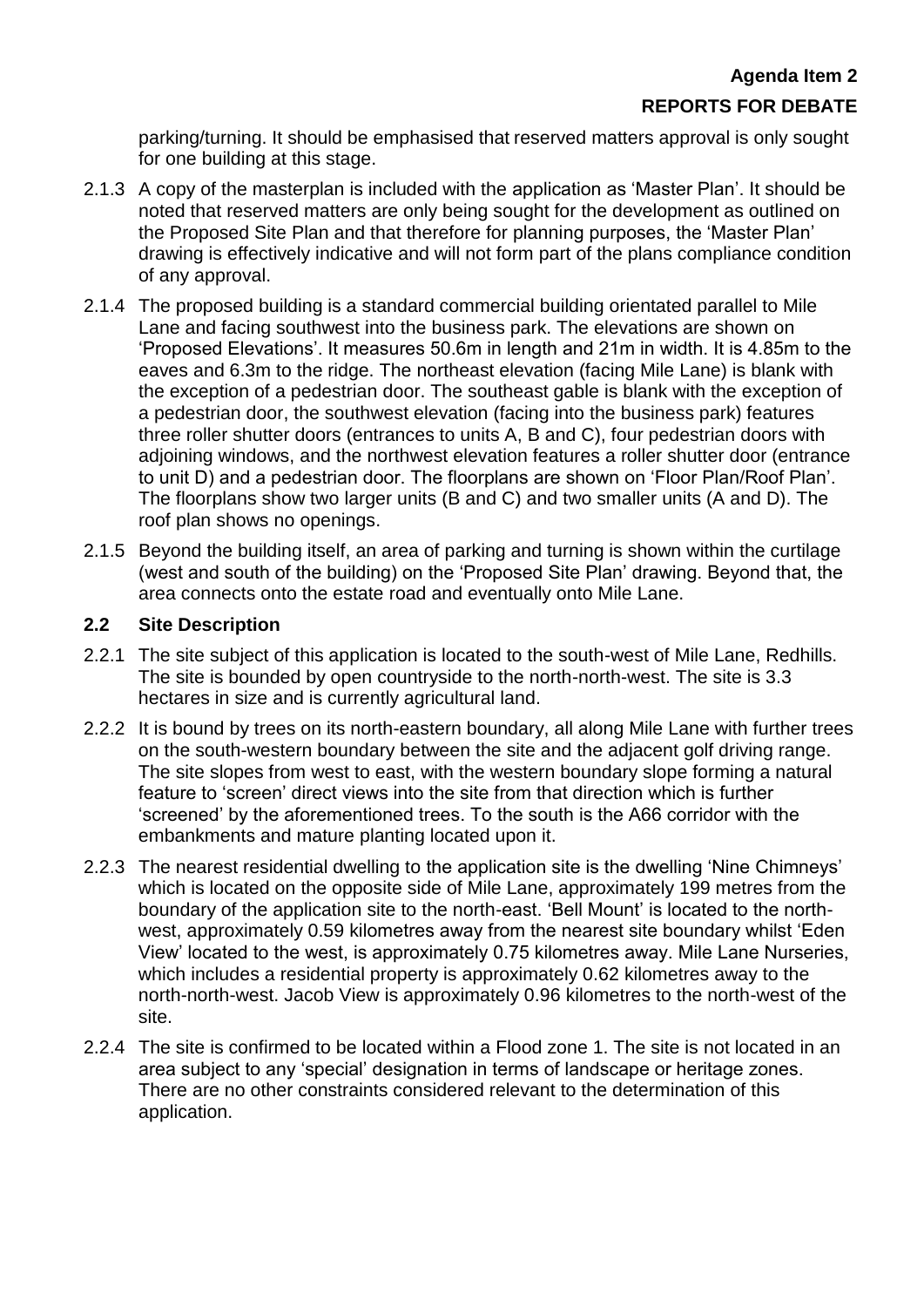# **3. Consultees**

#### **3.1 Statutory Consultees**

| <b>Consultee</b>                                              | <b>Response</b> |
|---------------------------------------------------------------|-----------------|
| Cumbria County Council -<br><b>Local Highways Authority</b>   | No objection    |
| <b>Highways England</b>                                       | No objection    |
| Cumbria County Council -<br><b>Lead Local Flood Authority</b> | No objection    |
| <b>Environment Agency</b>                                     | No objection    |
| <b>Natural England</b>                                        | No comments     |

# **4. Parish Council/Meeting Response**

|                                         | <b>Please Tick as Appropriate</b>                                 |  |  |  |  |
|-----------------------------------------|-------------------------------------------------------------------|--|--|--|--|
| <b>Parish</b><br><b>Council/Meeting</b> | <b>Object</b><br>No Response<br><b>Support</b><br><b>Comments</b> |  |  |  |  |
| Dacre                                   |                                                                   |  |  |  |  |
| <b>Penrith</b>                          |                                                                   |  |  |  |  |

- 4.1 Dacre Parish Council feel that with that number of buildings being developed, and the developments on the other side of the road, there are concerns about the volume of traffic that will be exiting/entrancing Mile Lane from the A66 and the implications on this already identified congested section of a trunk road (A66), and the knock-on impacts on local villages of traffic trying to avoid this issue. A full highways assessment of Mile Lane is required to ensure appropriate transport access is available without negative impacts elsewhere (e.g. the weight limit on Mile Lane needs to be reviewed).
- 4.2 Penrith Town Council. No Objection as land already has outline planning permission however PTC would like to see conditions relating to the following:
	- 1. Both EDC and PTC have declared a climate emergency so renewable energy technologies should be incorporated into the design, including pv panels and BRE A construction methods should be used to include high levels of thermal performance.
	- 2. New buildings should be future proofed at the build stage as soon as possible, as retrofitting to increase standards later on would be more expensive. It is hoped that the building has been sited to optimise passive solar gain.
	- 3. The building should be constructed of sustainable thermally efficient building materials and include good loft and wall insulation to reduce energy consumption as far as possible. Water recycling methods should be included within the development.
	- 4. The site should include good inter-connectivity with the existing business parks and town and paths/tracks to promote sustainable transport and encourage cycling and walking as a way to get to work.
	- 5. The development should include electric vehicle charging points and cycle storage.
	- 6. To help climate mitigation, native trees, including fruit/nut trees) should be used to enhance greening and biodiversity within the plan area.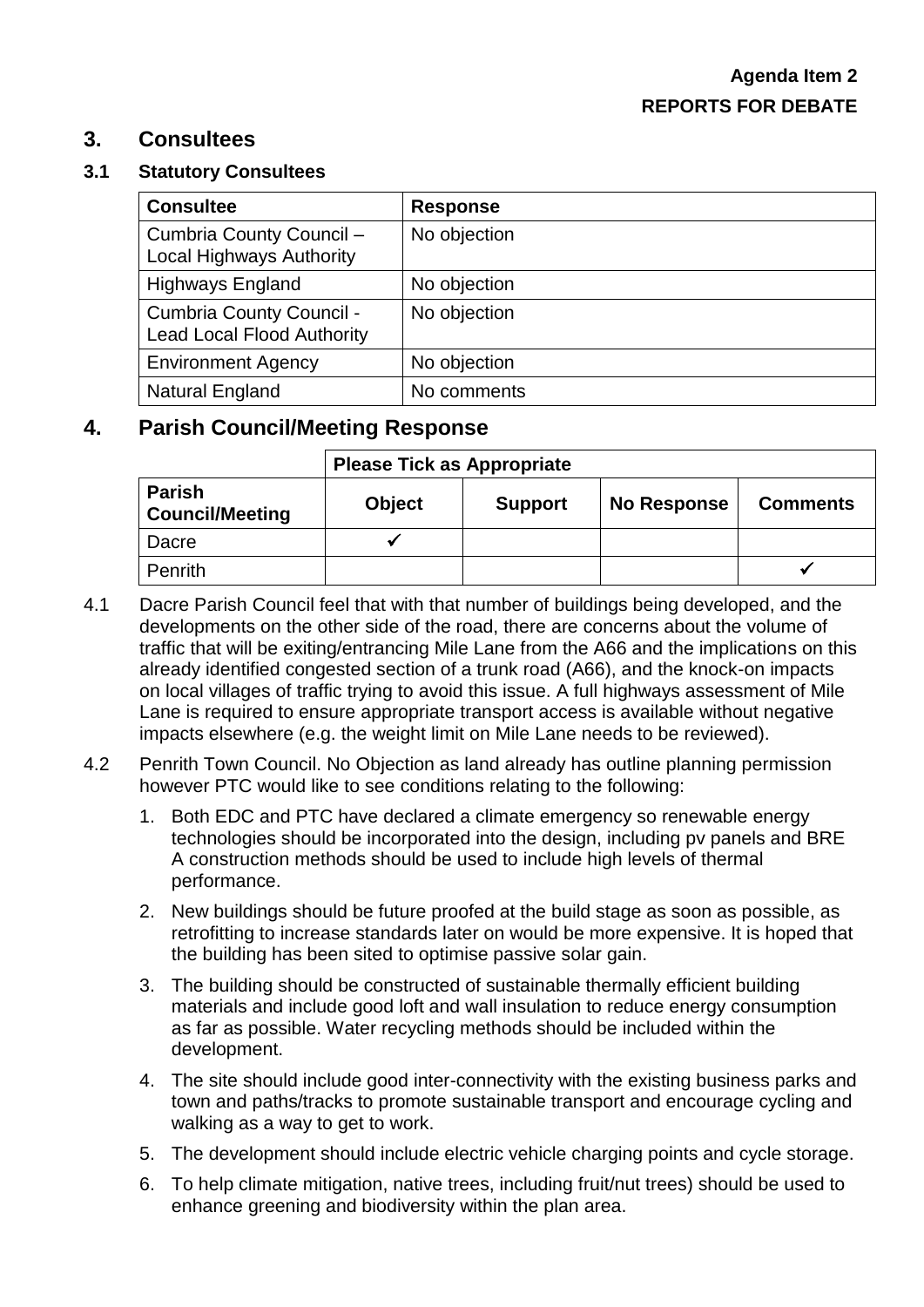7. Design or landscape features should be incorporated to provide habitat for insects, nesting birds and other wildlife. Hardstanding should be porous where possible to reduce run off.

# **5. Relevant Planning History**

| <b>Application No</b> | <b>Description</b>                                                                                                            | <b>Outcome</b> |
|-----------------------|-------------------------------------------------------------------------------------------------------------------------------|----------------|
| 93/0575               | Proposed touring caravan site                                                                                                 | Refused        |
| 98/0585               | Change of use to Caravan Park                                                                                                 | Refused        |
| 99/0503               | Change of use to Caravan Park                                                                                                 | Approved       |
| 19/0152               | Outline Planning Permission for use<br>classes B1 (Business), B2 (General<br>Industrial) and B8 (Storage and<br>Distribution) | Refused        |
| 19/0636               | Outline Planning Permission for use<br>classes B1 (Business), B2 (General<br>Industrial) and B8 (Storage and<br>Distribution) | Approved       |

# **6. Policy Context**

# **6.1 Development Plan**

## **Eden Local Plan (2014-2032):**

The specific policies considered relevant in the determination of this particular application are as follows;

- Policy DEV1 Genera; Approach to New Development
- Policy DEV3 Transport, Accessibility and Rights of Way
- Policy DEV5 Design of New Development
- Policy ENV1 Protection and Enhancement of the Natural Environment, Biodiversity and Geodiversity
- Policy ENV2 Protection and Enhancement of Landscapes and Trees
- Policy ENV5 Environmentally Sustainable Design

# **7. Planning Assessment**

## **7.1 Key/Main Planning Issues**

- Principle of development
- Landscape and Visual Impacts
- Highways/Highway Safety

## **7.2 Principle of development**

7.2.1 The principle of development at this site including means of access was established by the outline consent. The only matters to be considered at this stage are the appearance, landscaping, layout and scale of the development.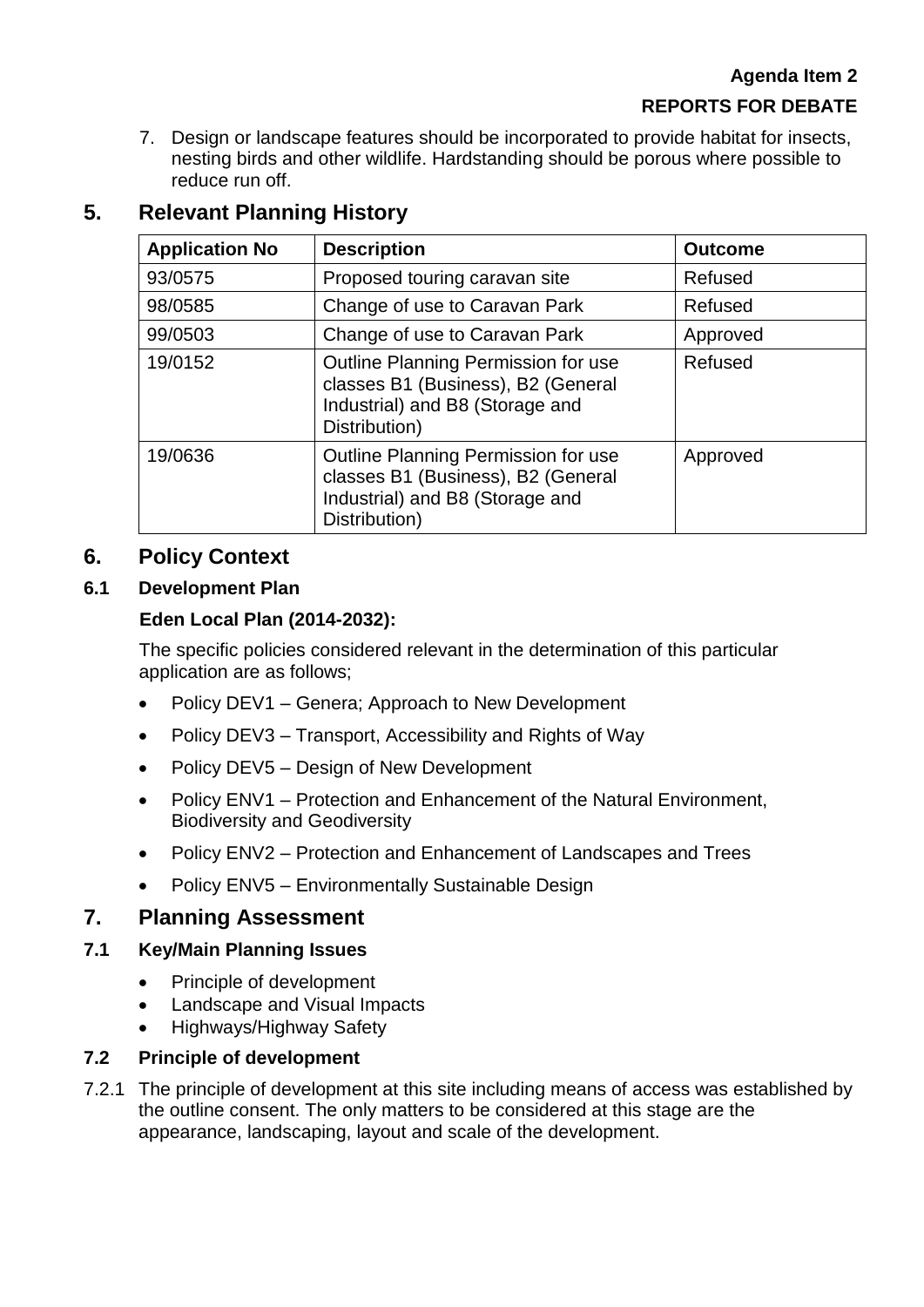## **7.3 Landscape and Visual Impacts**

- 7.3.1 Landscaping has been informed by a tree survey included with the application. Based on the tree survey, a 'Trees and Landscape Assessment' was commissioned. The assessment looks at the existing trees, considers landscape impact and proposes works to the existing trees and new planting to soften the site and reduce impact. A 'Planting Plan' is submitted with the application which shows a masterplan for planting across the wider business park. Again, as with the architect's masterplan, the application is only seeking approval for the initial building and associated infrastructure and that therefore this wider planting masterplan is largely indicative for the rest of the Site. A 'Plant Specification and Schedule' is included with the application.
- 7.3.2 The landscaping proposed in the landscape plan will soften the visual impact of the development. The building itself is of a standard modern design, typical of those found in recent industrial estates. Subject to the submission of satisfactory materials there is no objection to the landscape or visual impact of the building proposed.

#### **7.4 Highways/Highways Safety**

7.4.1 Whilst the concerns of the Parish Council are noted these issues were considered fully at outline planning application stage. The Highway Authority were fully consulted and offered no objection to the outline proposal. Highways England also commented upon the application following being consulted. They also offered no objection. Neither body had any concerns with regards to this reserved matters application.

## **8. Implications**

#### **8.1 Legal Implications**

8.1.1 The following matters have been considered but no issues are judged to arise.

#### **8.2 Equality and Diversity**

8.2.1 The Council must have regard to the elimination of unlawful discrimination and harassment, and the promotion of equality under the Equality Act 2010.

#### **8.3 Environment**

8.3.1 The Council must have due regard to conserving bio-diversity under the Natural Environment and Rural Communities Act 2006.

#### **8.4 Crime and Disorder**

8.4.1 Under the Crime and Disorder Act 1998, the Council must have regard to the need to reduce crime and disorder in exercising any of its functions.

#### **8.5 Children**

8.5.1 Under the Children Act 2004, the Council has a duty to safeguard and promote the welfare of children in the exercise of any of its functions.

#### **8.6 Human Rights**

8.6.1 In determining applications, the Council must ensure that all parties get a fair hearing in compliance with the provisions of Article 6 under the European Convention on Human Rights, as now embodied in UK law in the Human Rights Act 1998.